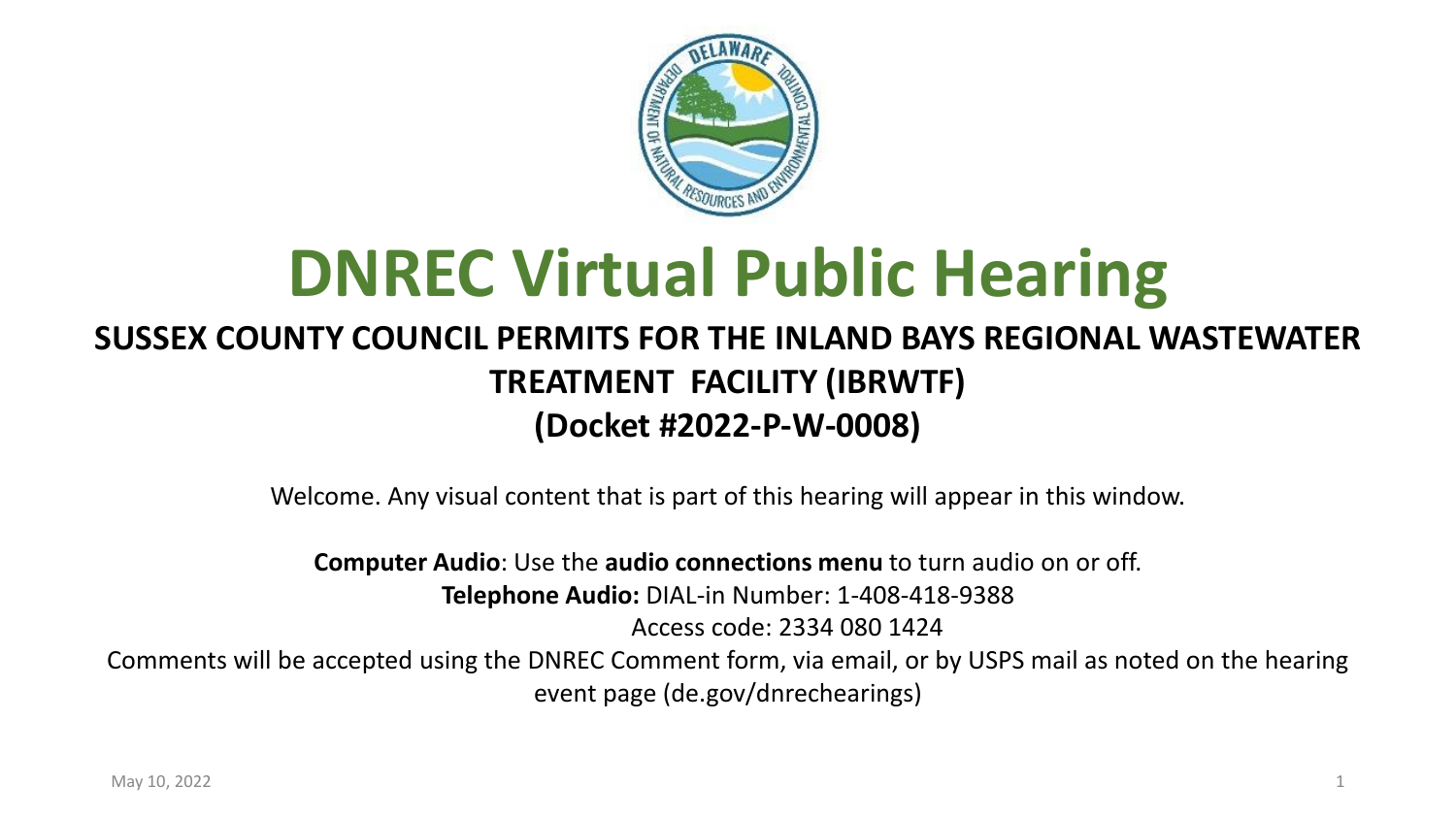#### INTRODUCTION

- Sussex County Council is currently authorized to operate and maintain the Inland Bays Regional Wastewater Treatment Facility (IBRWTF), under State Permit 359141-05
- Sussex County is proposing a Phase 2 Upgrade and Expansion Project for the facility
	- o Phase 1 occurred in 2010 when the wastewater treatment facility was upgraded to include a Biological Nutrient Removal Treatment Process
- The County's application materials for the proposed Phase 2 Construction Project will result in the following improvements:
	- $\circ$  Upgrade of the facility to increase/improve influent/effluent treatment and disposal capacity
	- Expand the number of disposal fields
	- Construct a wetland for a nutrient reduction demonstration and research project
	- Distribute treated wastewater to farmers for beneficial reuse
- The purpose of this presentation is to provide an overview of the Application, and if approved, the proposed Construction and Operations Permits

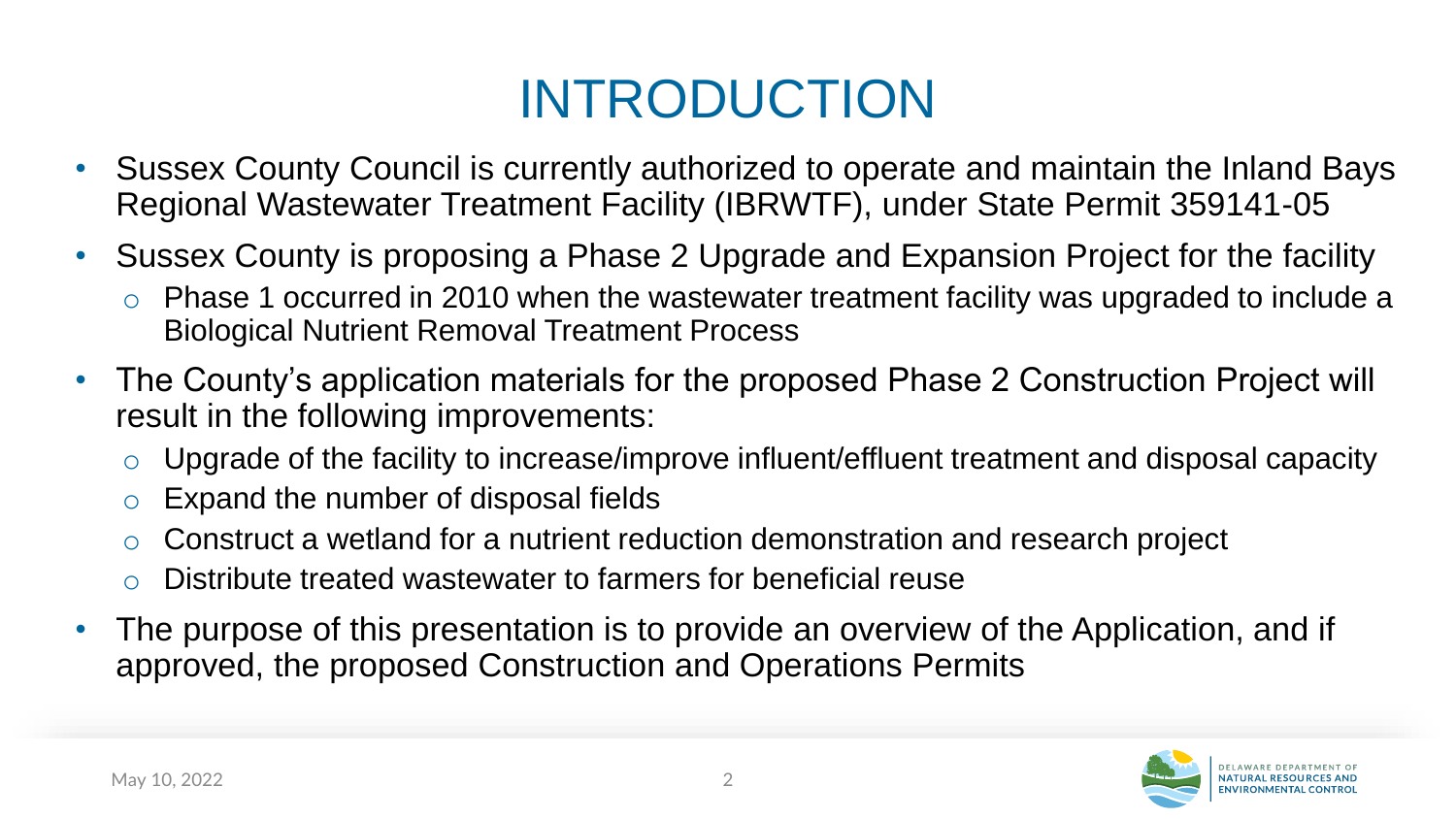#### Current Phase 1 Operations Permit State Permit 359141-05

- The facility is currently permitted to receive wastewater from Sussex County's wastewater service areas for treatment and disposal via spray irrigation
- The average daily flow of treated effluent received at the current facility is 1.5 million gallons per day (MGD) with a peak flow of 2.0 MGD
- Treated wastewater (effluent) is stored in one 39 million gallon and one 32 million gallon synthetically lined lagoons prior to being discharged via spray irrigation to approximately 432.5 acres of County-owned agricultural fields located around the wastewater treatment facility
- The disposal system's current design capacity is 2.65 MGD
- The permit includes effluent limitations, operational, monitoring, and reporting requirements designed to protect human health and the environment

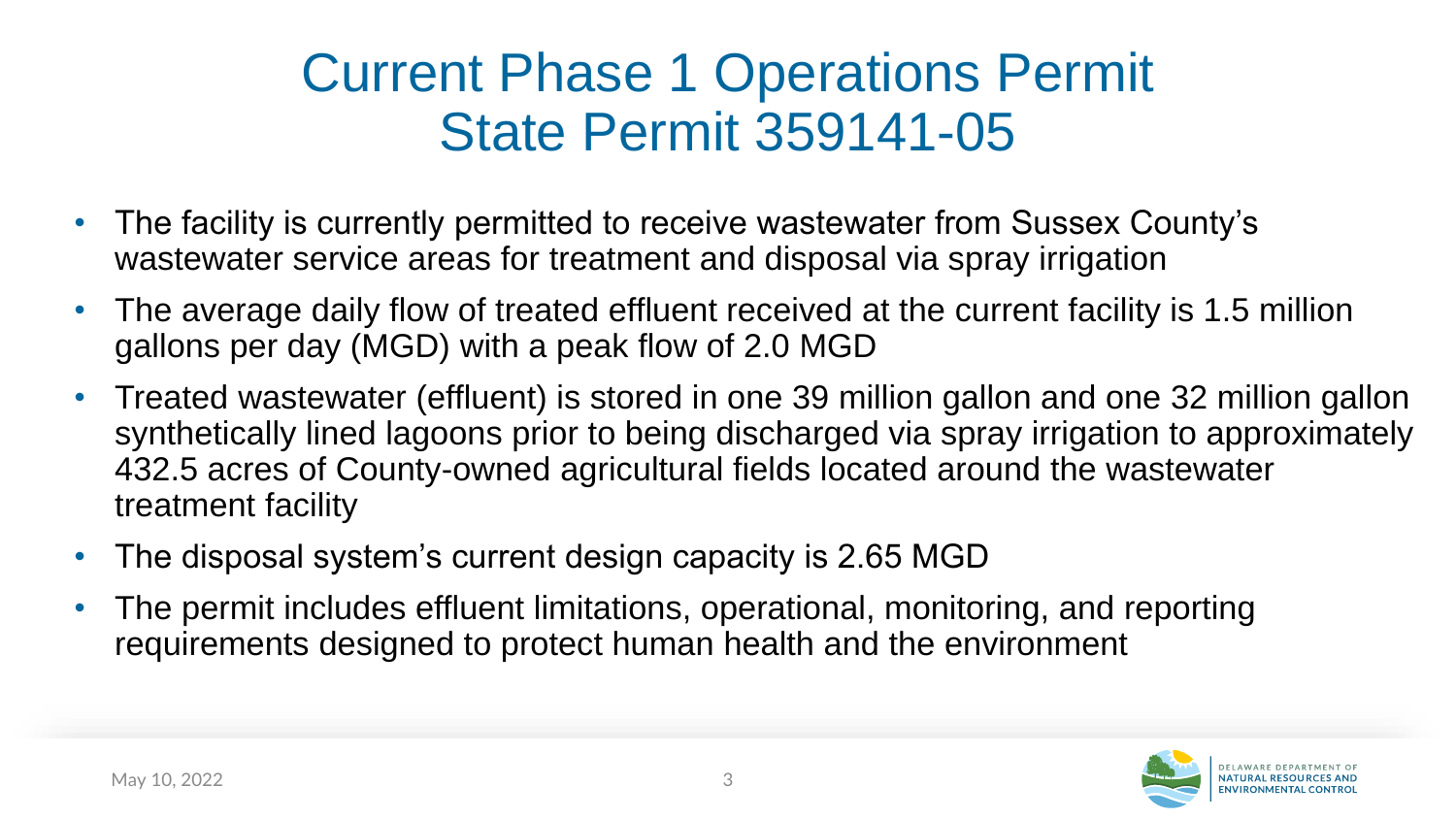#### Current Facility Site **Map**

#### Legend

C

- Observation Wells ۰
- Monitoring Wells ♣
- Required Observation Well
- Required Lysimeter
- lysimeter П



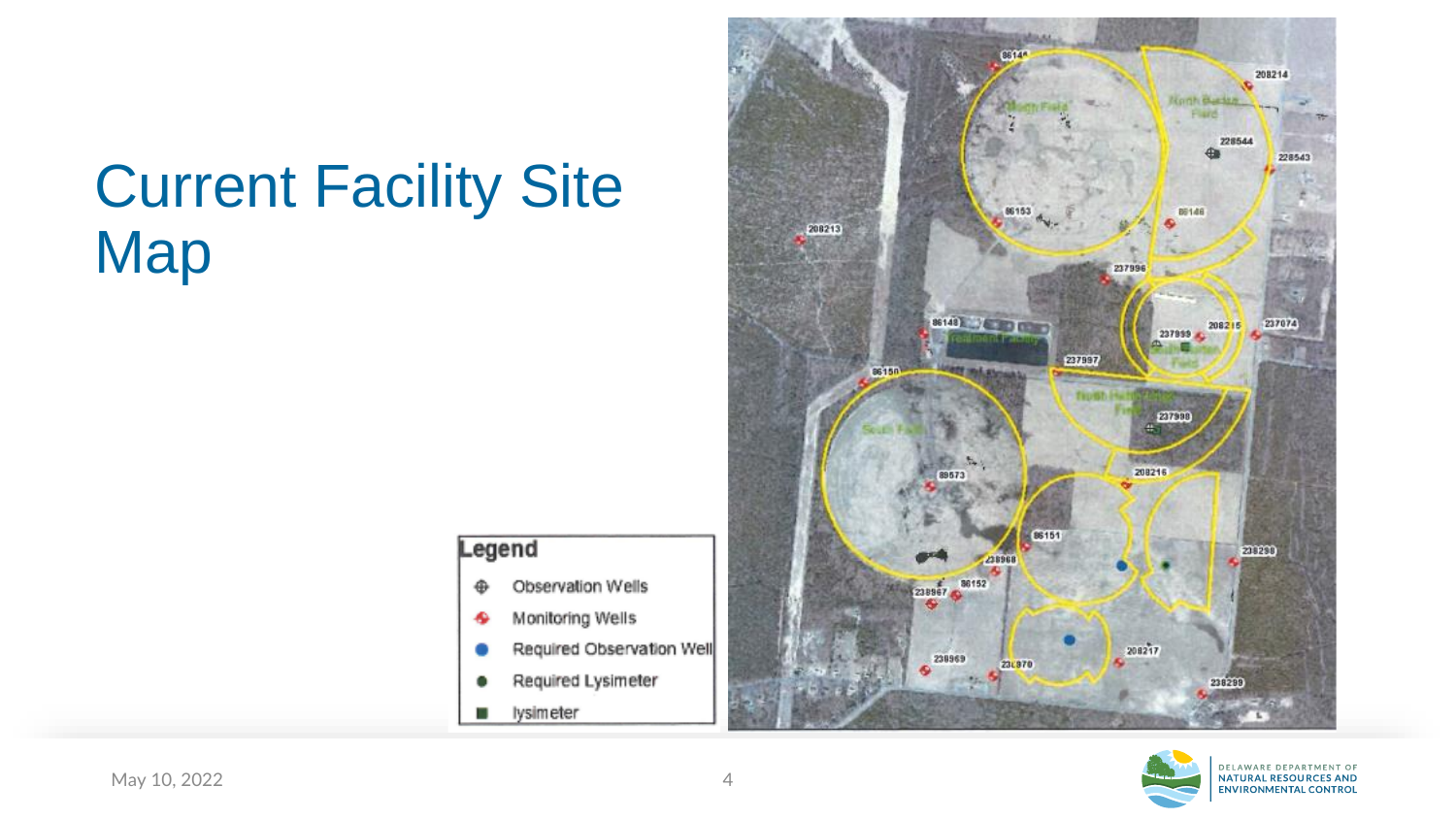## Application for Phase 2 Construction Permit

- Proposed construction activities associated with the upgrades and expansion of the wastewater treatment and disposal system include:
	- o New Screening and Grit Facilities
	- o New Aeration Lagoon Distribution Box
	- o Expansion of the Biolac Aeration Lagoon Treatment System
	- o Two New Clarifiers
	- o Expanded Pump and Blower Building
	- o Expanded Sludge Pumping Building
	- o New Effluent Filtration Facility, Pump Station, and Effluent Distribution Infrastructure
	- o Expansion of County-owned forested lands
- The upgrade and expansion project is designed to increase the facility's treatment capacity to 3.0 MGD on an annual average basis or 4.0 MGD on a maximum monthly basis and the facility's disposal capacity to 6.94 MGD

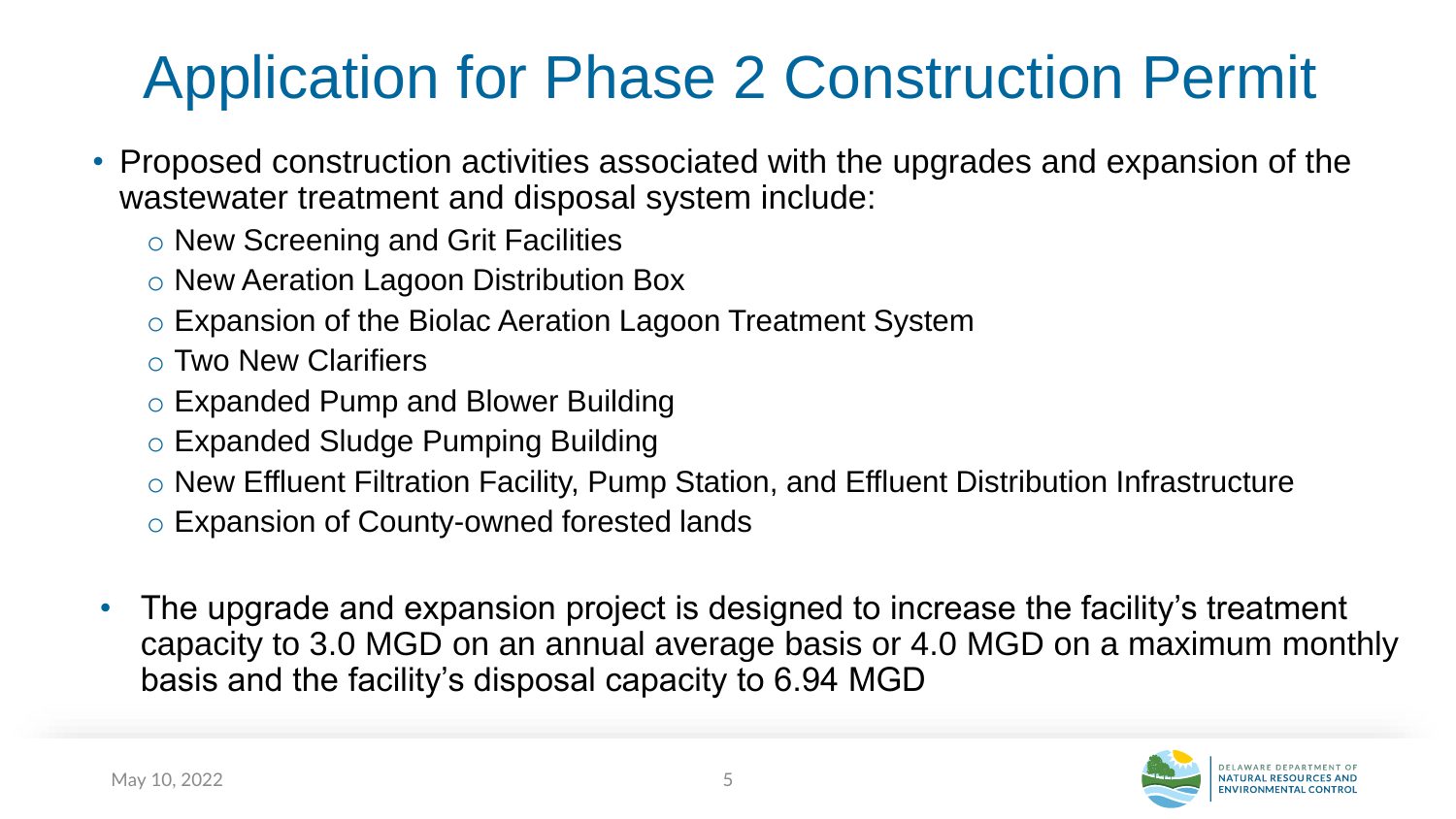## Application for Phase 2 Construction Permit

- Expand infrastructure allowing the distribution of treated wastewater (effluent) to area farmers for beneficial use
- Submerged Gravel Wetland Research and Demonstration Project
	- o Designed to research and demonstrate the effectiveness of constructed wetland systems to remove nutrients for the remediation local groundwater resources, improve wastewater quality prior to disposal, and serve as an innovative alternative to treated wastewater storage

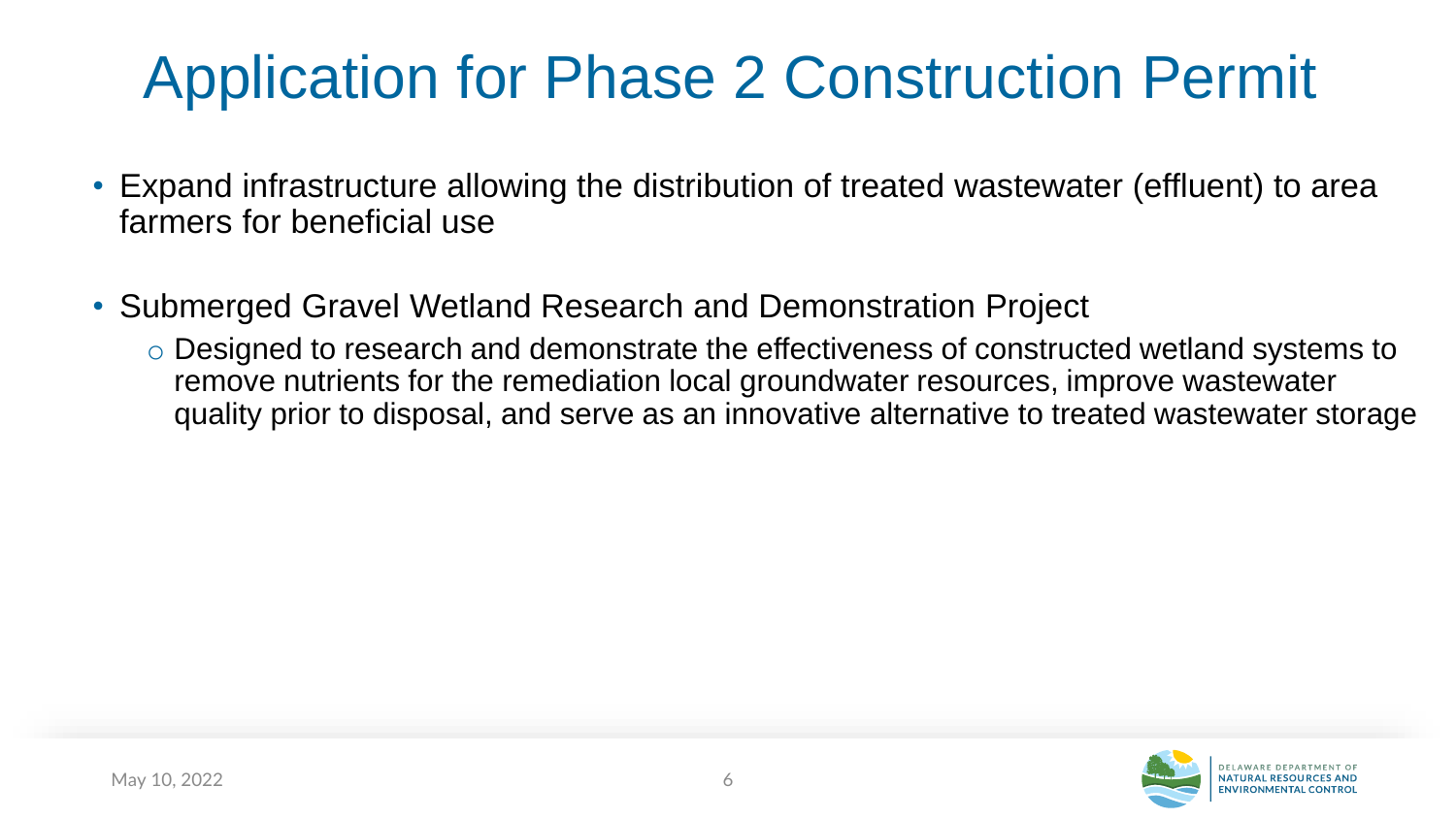# Draft Phase 2 Construction Permit AND

#### Draft Operations Permit Renewal/Modification

- If approved, the proposed Construction Permit and Operations Permit Renewal/Modification would be issued in accordance with the provisions of 7 Del. C. §6003 and 7 Del. Admin. C. §7101 *Regulations Governing the Design, Installation, and Operation of On-Site Wastewater Treatment and Disposal Systems*
- The permits would include effluent limitations, operational, monitoring and reporting requirements, and other conditions designed to ensure the protection of public health and the environment

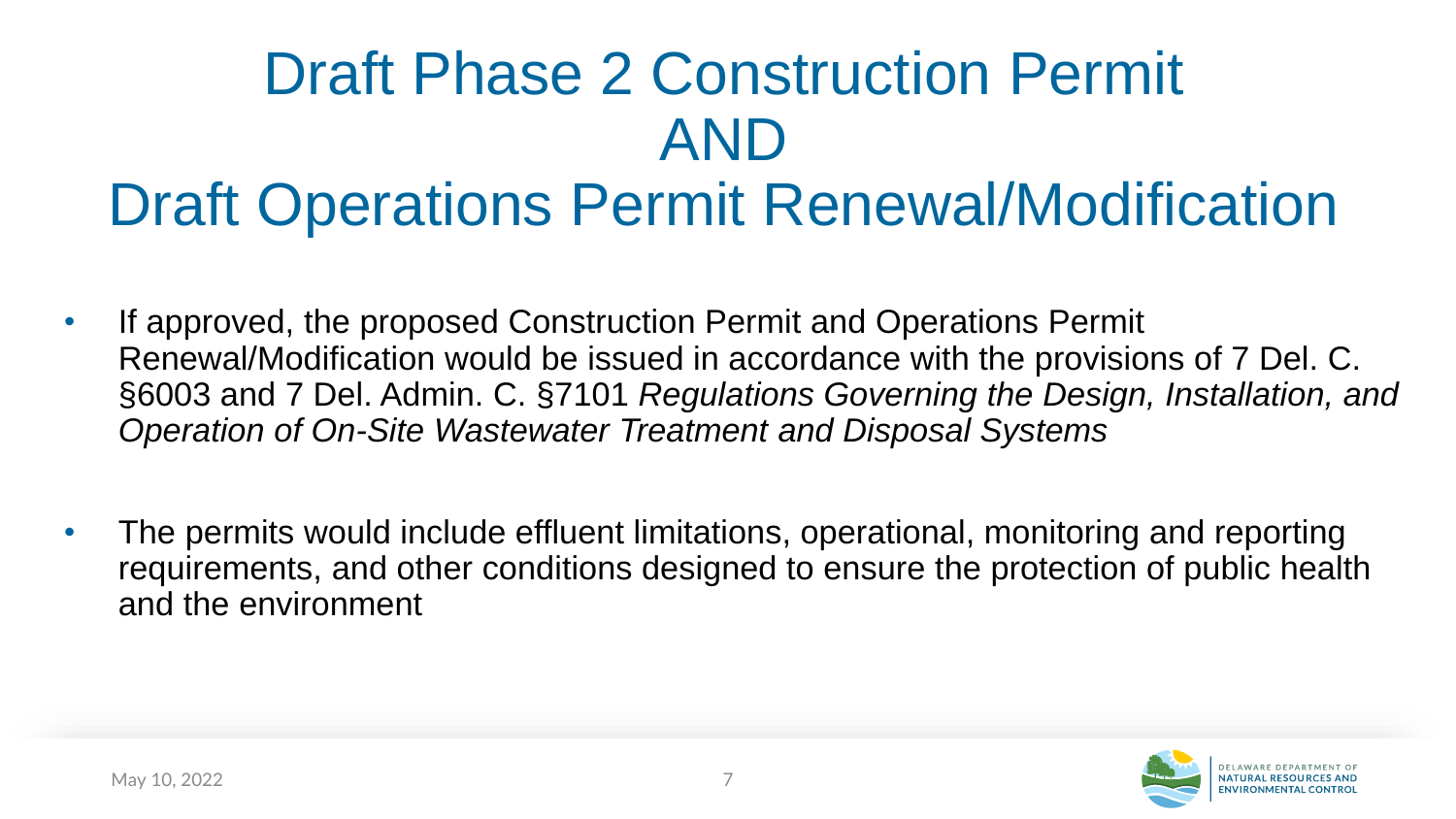### The Draft Construction Permit Proposes the Following Requirements

- The Permittee is required to notify the Department of the intent to initiate construction at least fifteen days prior to commencement
- All systems shall be constructed/installed by a DNREC licensed Class E.4 system contractor and the design engineer shall periodically review the construction work to ensure compliance with design specifications
- Proper construction or installation of the components of the treatment and disposal system shall be certified in writing by the design engineer and the manufacturer's representative prior to startup of the wastewater treatment facility
- DNREC staff are authorized to perform inspections during construction activities and perform a final inspection and system test upon completion of construction activities

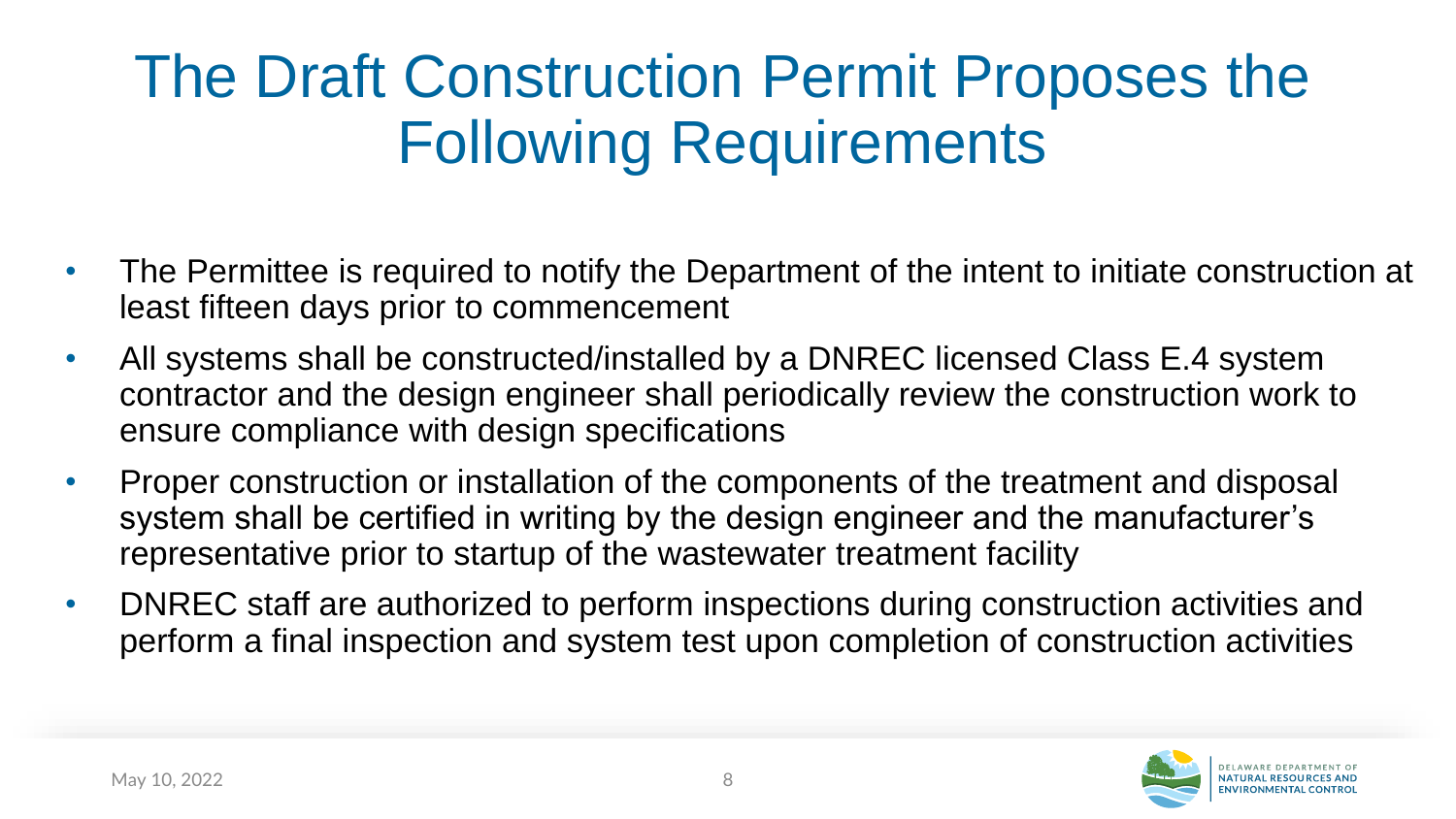### The Draft Construction Permit Proposes the Following Requirements

- Upon completion of construction, the Permittee shall provide the Department with the following items:
	- o Design Engineer Inspection Report certifying the treatment and disposal system was constructed in accordance with the approved Design Engineer Report, Plans and Technical **Specifications**
	- o Wastewater Treatment and Disposal System As-Builts
	- o An amended Operation and Maintenance (O&M) Plan for the Facility

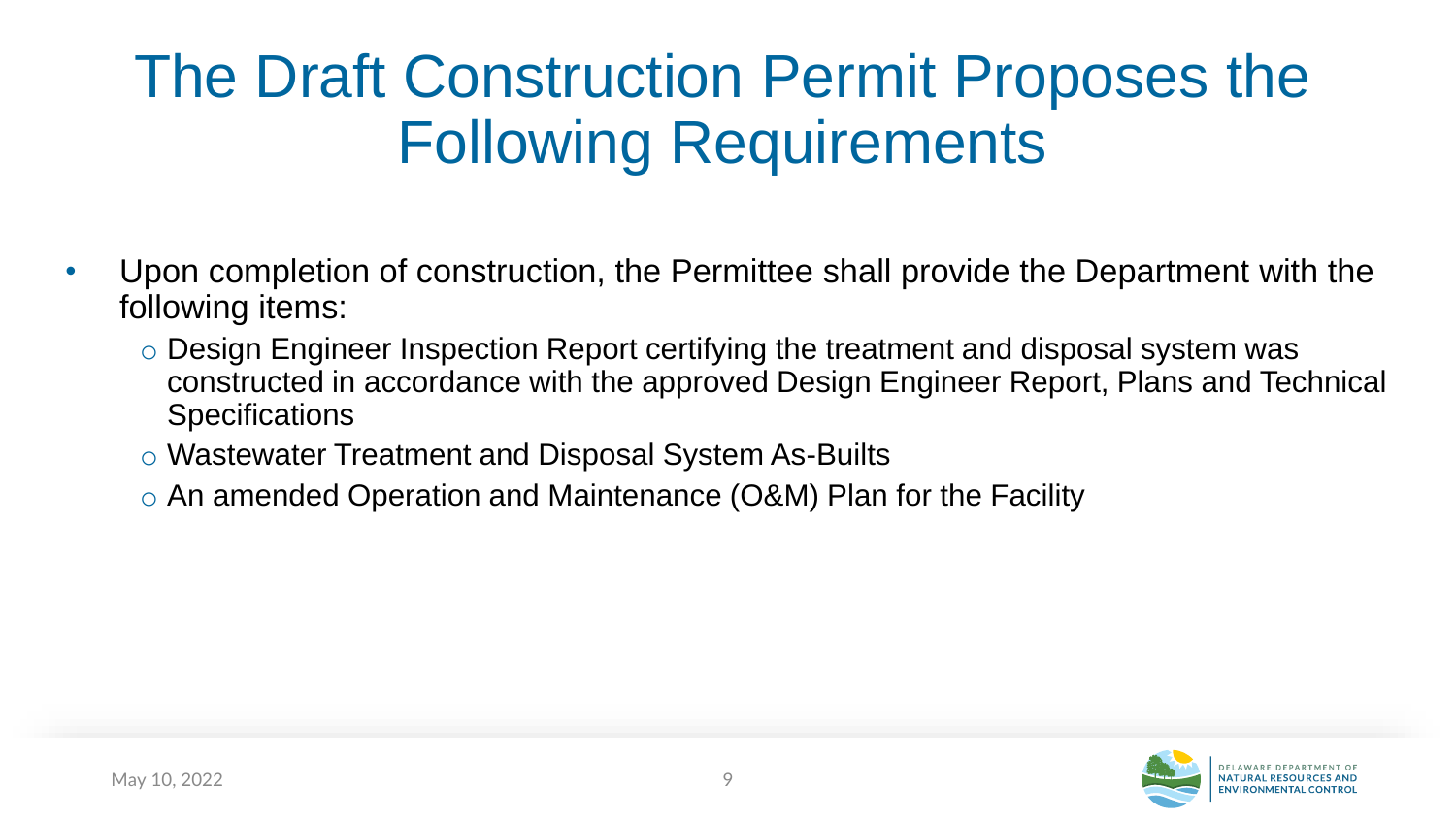### Draft Operations Permit Renewal/Modification

- If approved, upon completion of the proposed wastewater treatment and disposal system authorized by Construction Permit, submission of all required reports and other documentation, and upon receiving written approval from the Department, the IBRWTF will be authorized to receive and treat wastewater from within Sussex County's service territories
- This requires the current Operations Permit to be renewed and modified to delineate requirements during Phase 1 as well as Phase 2 operations
	- o The proposed permit renews the IBRWTF current operations allowing it to receive and treat up to 2.0 MGD of wastewater from Sussex County's wastewater service territories. Treated wastewater (effluent) is stored prior to being discharged to 432.5 acres of County-owned agricultural fields via eight center pivot spray irrigation systems.
	- o The proposed permit will also allow the IBRWTF to operate the upgraded and expanded facilities (increasing the facility's total treatment and disposal capacities) and discharge treated wastewater (effluent) to the new County-owned agricultural fields, distribute effluent to area farmers for beneficial reuse, and discharge effluent to the constructed wetland project

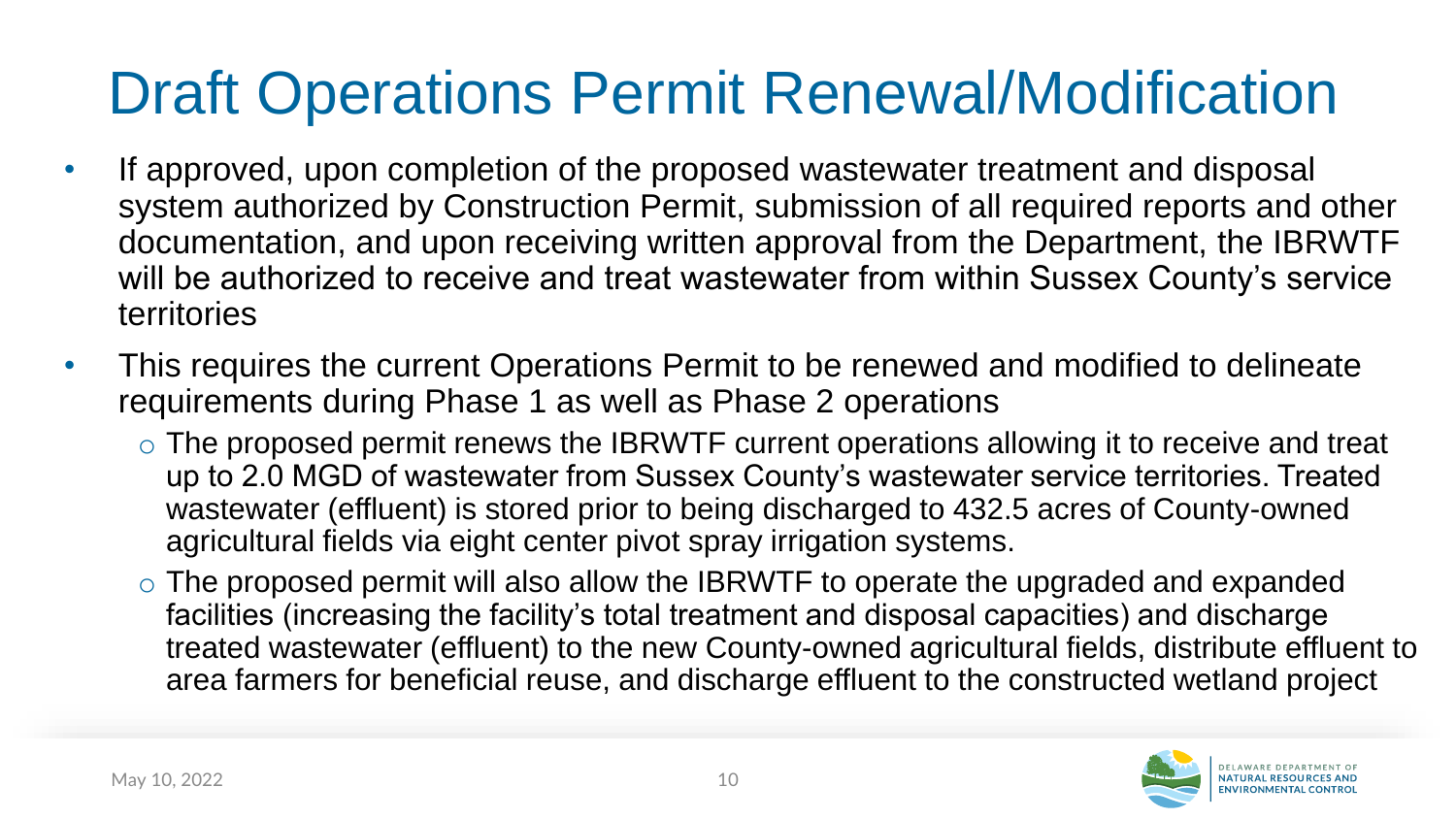#### Draft Operations Permit Renewal/Modification Proposes the Following Requirements

- Influent Limitations
	- o Phase 1: 2.0 MGD
	- o Phase 2: 3.0 MGD (annual average basis) or 4.0 MGD (maximum monthly basis)
- Effluent Limitations
	- o Phase 1 and Phase 2 requires treated wastewater to meet 10 mg/L total nitrogen
		- ➢Total Nitrogen Contingency Plan Requirements for Failure to meet Total Nitrogen Limit
	- o Phase 1 Disposal Capacity: 2.65 MGD
	- o Phase 2 requires treated wastewater to meet 8.0 mg/L total phosphorus
	- o Phase 2 Disposal Capacity: 2.94 MGD
- Phase 1 and Phase 2 Water Quality Requirements
	- $\circ$  The Chloride concentration of the effluent shall not exceed 250 mg/L on an average annual basis.
	- o The Sodium concentration of the effluent shall not exceed 210 mg/L on an average annual basis.

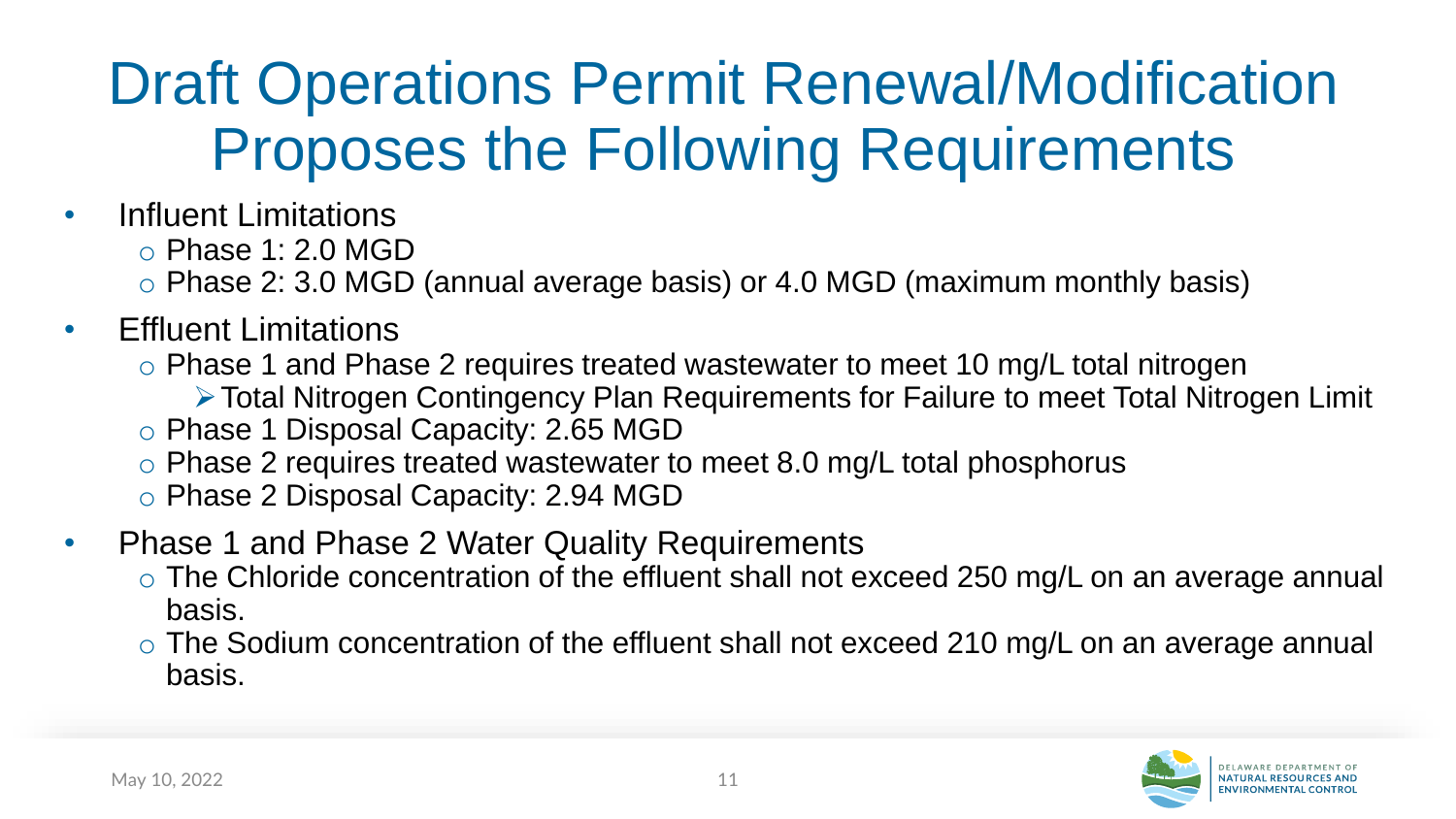#### Draft Operations Permit Renewal/Modification Proposes the Following Requirements

• Phase 1 Public Access Water Quality Criteria Phase 2 Public Access Water Quality Criteria

| <b>Parameter</b>                        | <b>Daily Permissible</b><br><b>Average</b><br><b>Concentration</b> |
|-----------------------------------------|--------------------------------------------------------------------|
| BOD <sub>5</sub>                        | 50.0 mg/L                                                          |
| <b>Fecal Coliform</b>                   | 200 colonies/100 mL                                                |
| <b>Total Suspended</b><br><b>Solids</b> | 50 mg/L                                                            |

| <b>Parameter</b>                        | <b>Daily Permissible</b><br><b>Average</b><br><b>Concentration</b> |
|-----------------------------------------|--------------------------------------------------------------------|
| BOD <sub>5</sub>                        | 10.0 mg/L                                                          |
| <b>Fecal Coliform</b>                   | 20 colonies/100 mL                                                 |
| <b>Total Suspended</b><br><b>Solids</b> | <b>10 mg/L</b>                                                     |
| <b>Turbidity</b>                        | <b>5 NTU</b>                                                       |

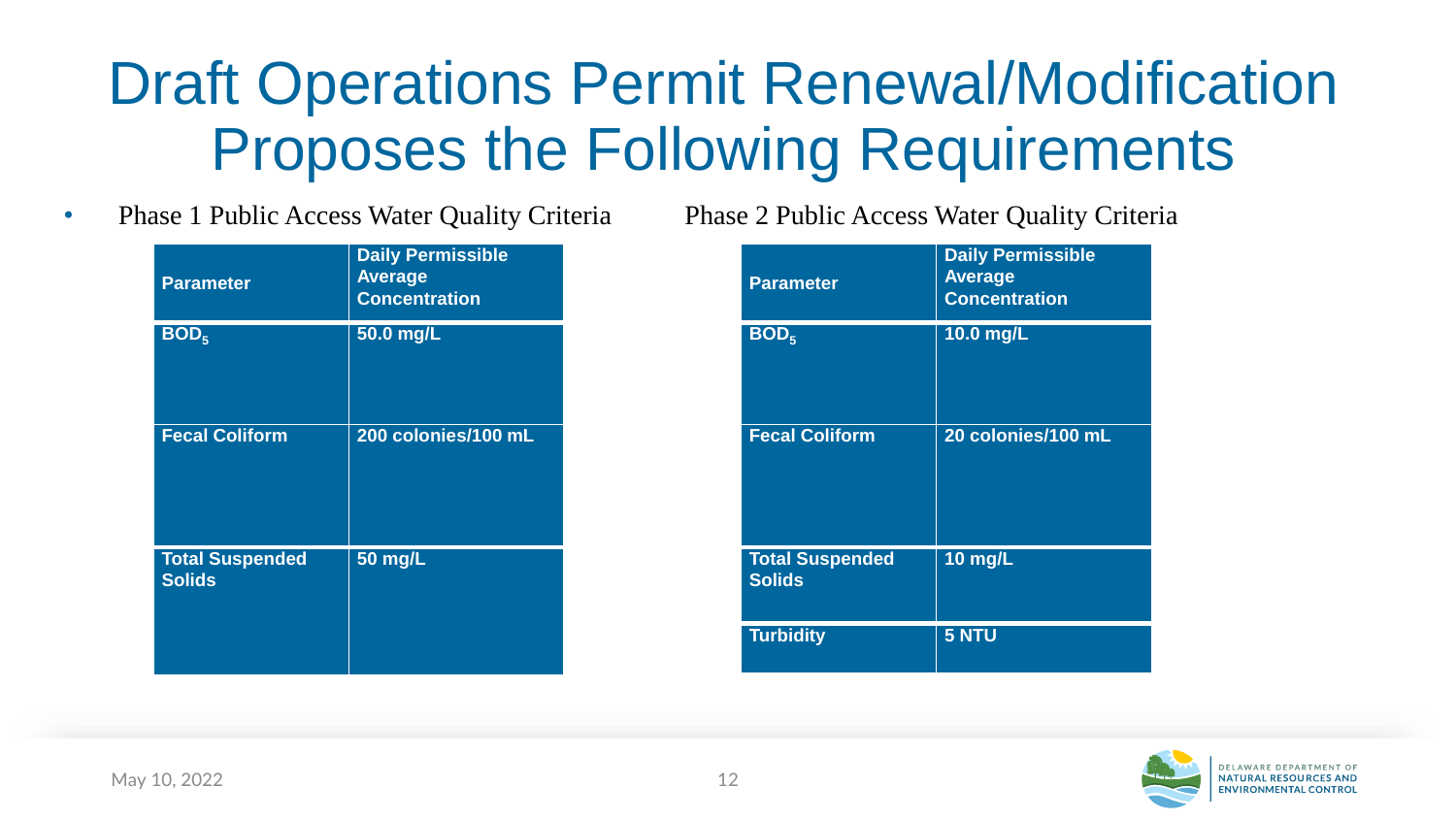#### Draft Operations Permit Renewal/Modification Proposes the Following Requirements

- Phase 1 and Phase 2 Spray Requirements
	- $\circ$  The effluent discharge to the spray irrigation fields shall be free from material such as floating solids, sludge deposits, debris, scum, oil, and grease.
	- o The monthly quantity of effluent discharged may not exceed hydraulic loading assimilative capabilities of the fields.
	- $\circ$  There shall be sufficient rest periods between applications to prevent field saturation and runoff from occurring in any part of the field.
- Monitoring and Reporting Requirements
	- o Quarterly Groundwater Monitoring Well Sampling (45 wells monitoring the discharge)
	- o Quarterly Lysimeter Sampling
	- o Yearly Soil Sampling (including metals)
	- o Yearly Vegetative Analysis
	- o Submission of Monthly Discharge Reports (DMRs) and an Annual Report
- The facility will continue to be under the direction of a Class IV Licensed Operator in Direct Responsible Charge of the facility

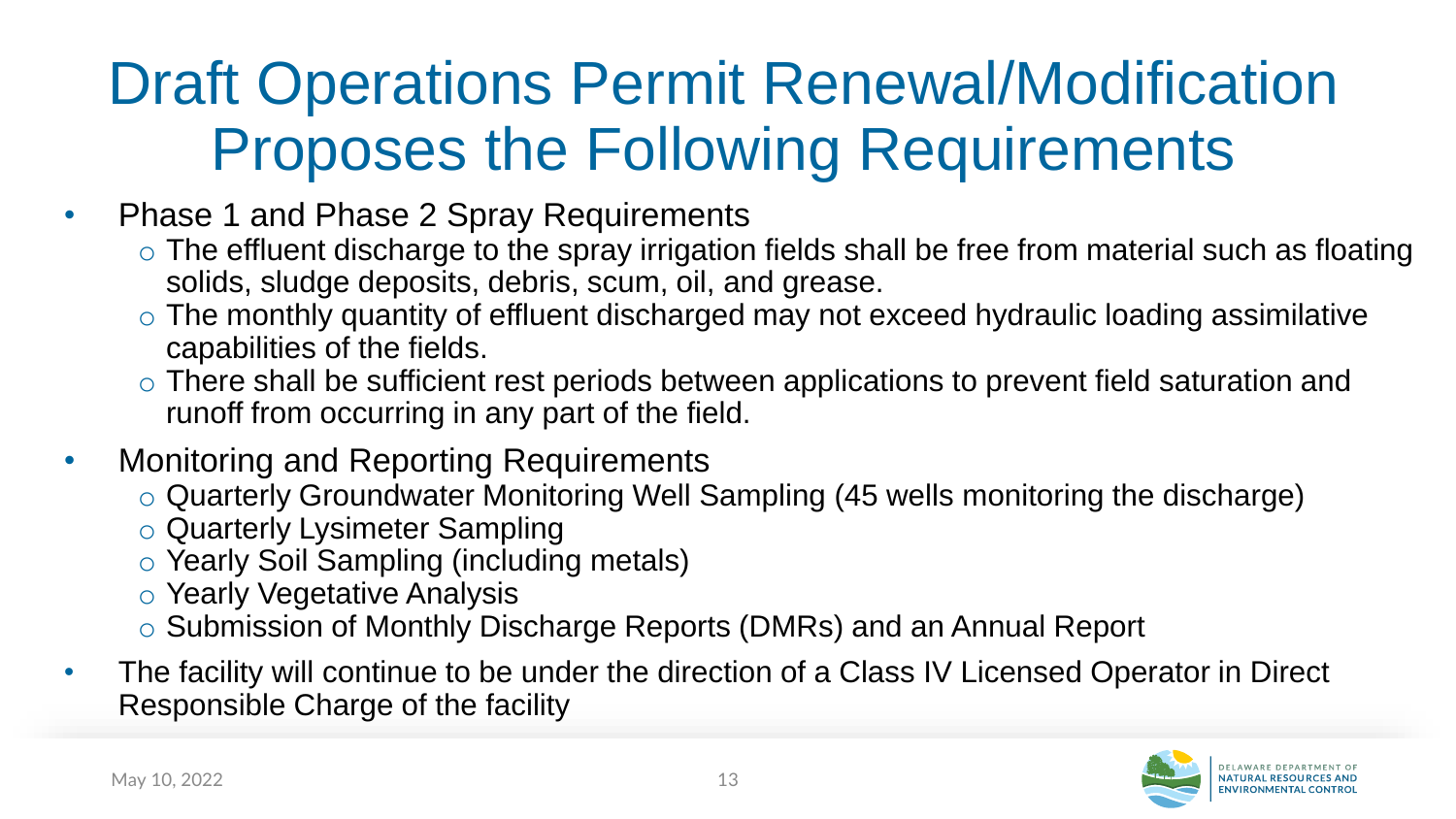#### **Conclusions**

- Sussex County's Phase 2 construction application materials received by the **Department** 
	- o Consists of proposals to upgrade and expand the IBRWTF to increase treatment and disposal capacity including the addition of new spray fields for disposal, construct infrastructure to distribute treated wastewater to farmers, and a constructed wetland research and demonstration project
- If approved, the Department would issue a Construction Permit and an Operations Permit Renewal/Modification
	- o Construction Permit will ensure proper construction, installation, and documentation of all new systems and equipment
	- o The Operations Permit will renew current operations and authorize future operations (following construction activities) and will include effluent limitations (including several more restrictive limits), operational, monitoring and reporting requirements, and contingency plans designed to protect public health and the environment

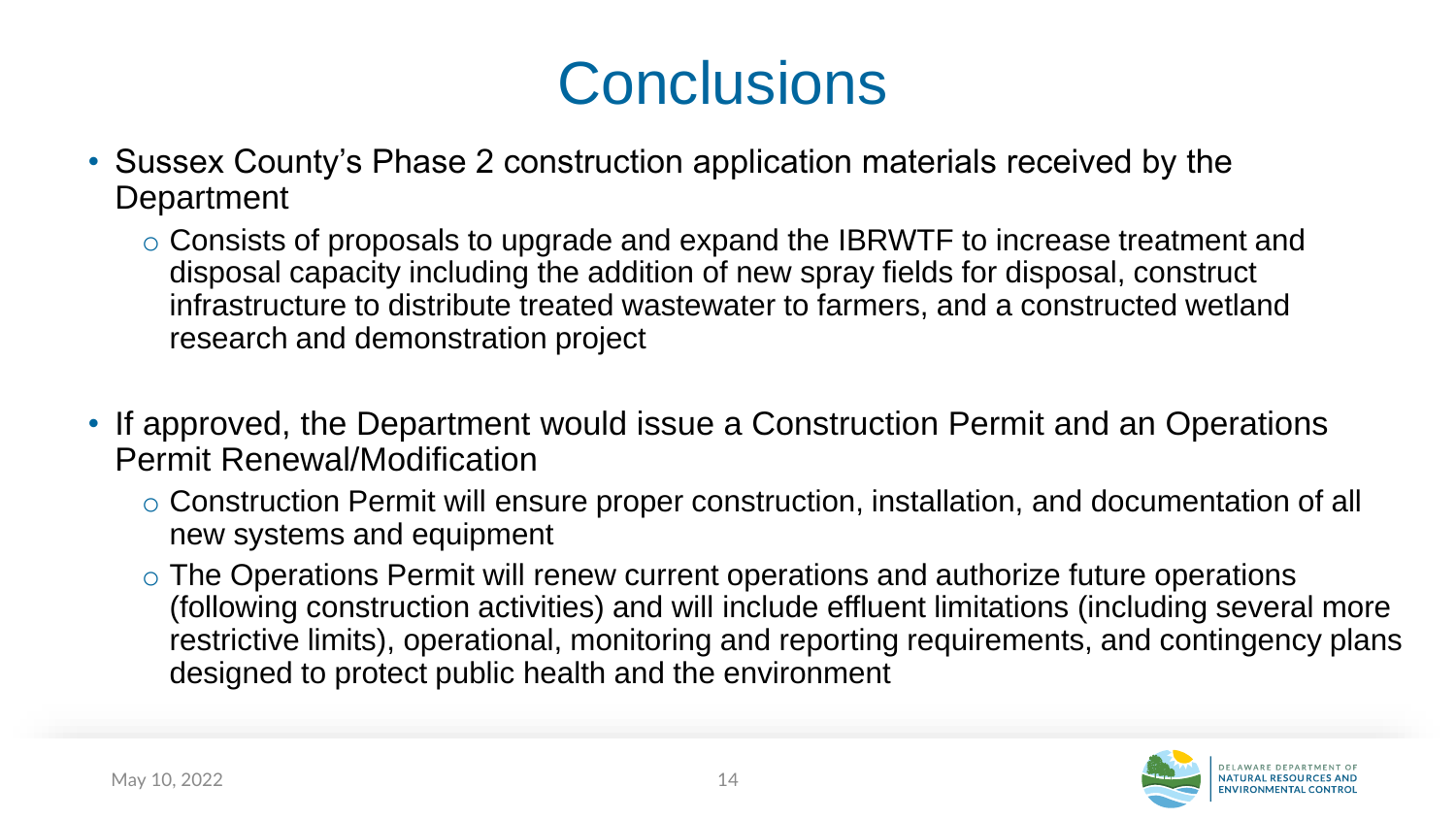## **Public Hearing Exhibits**

- Exhibit 1: DNREC On-Site Regulations and Guidance Documents January 11, 2014
- Exhibits 2-7: Sussex County's Phase 2 Upgrades Application Package
- Exhibit 8: Sussex County's Application for Renewal of Operation Permit
- Exhibits 9 and 10: Sussex County's Application for the Constructed Wetland Project
- Exhibits 11-14: Sussex County's Application for the Distribution of Treated Wastewater for Agricultural Use
- Exhibit 15: DNREC Draft Construction Permit
- Exhibit 16: DNREC Draft Operations Permit Modification and Renewal
- Exhibit 17: Public Meeting Calendar Notice of the Public Hearing

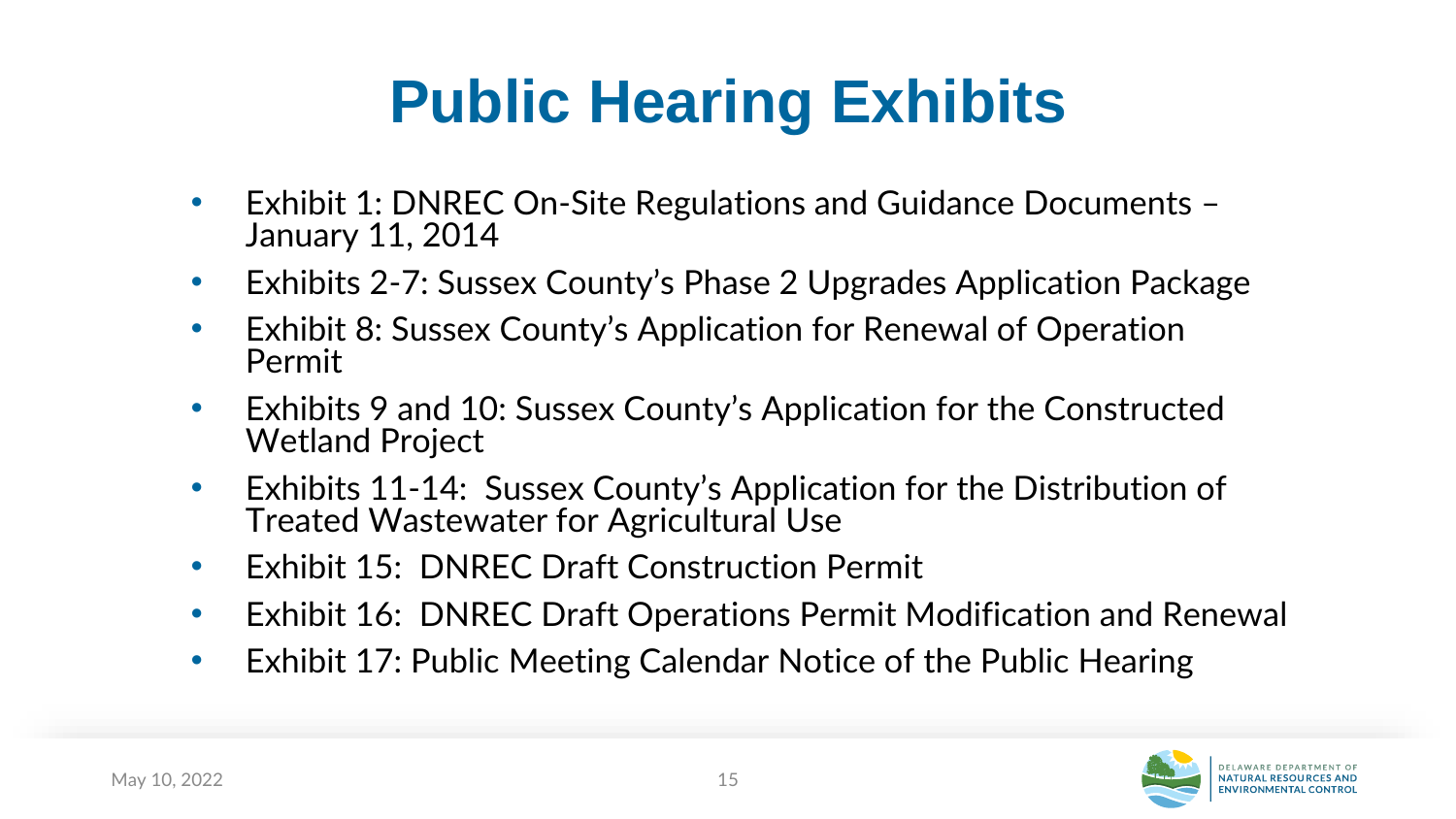## **Public Hearing Exhibits**

- Exhibit 18: Virtual Public Hearing Event Page
- Exhibit 19: DNREC Website Public Notice of the Public Hearing
- Exhibit 20: Public Notice of the Public Hearing in the Delaware State News
- Exhibit 21: Public Notice of the Public Hearing in the News **Journal**
- Exhibit 22: DNREC Operations Permit 359141-05
- Exhibit 23: DNREC Presentation